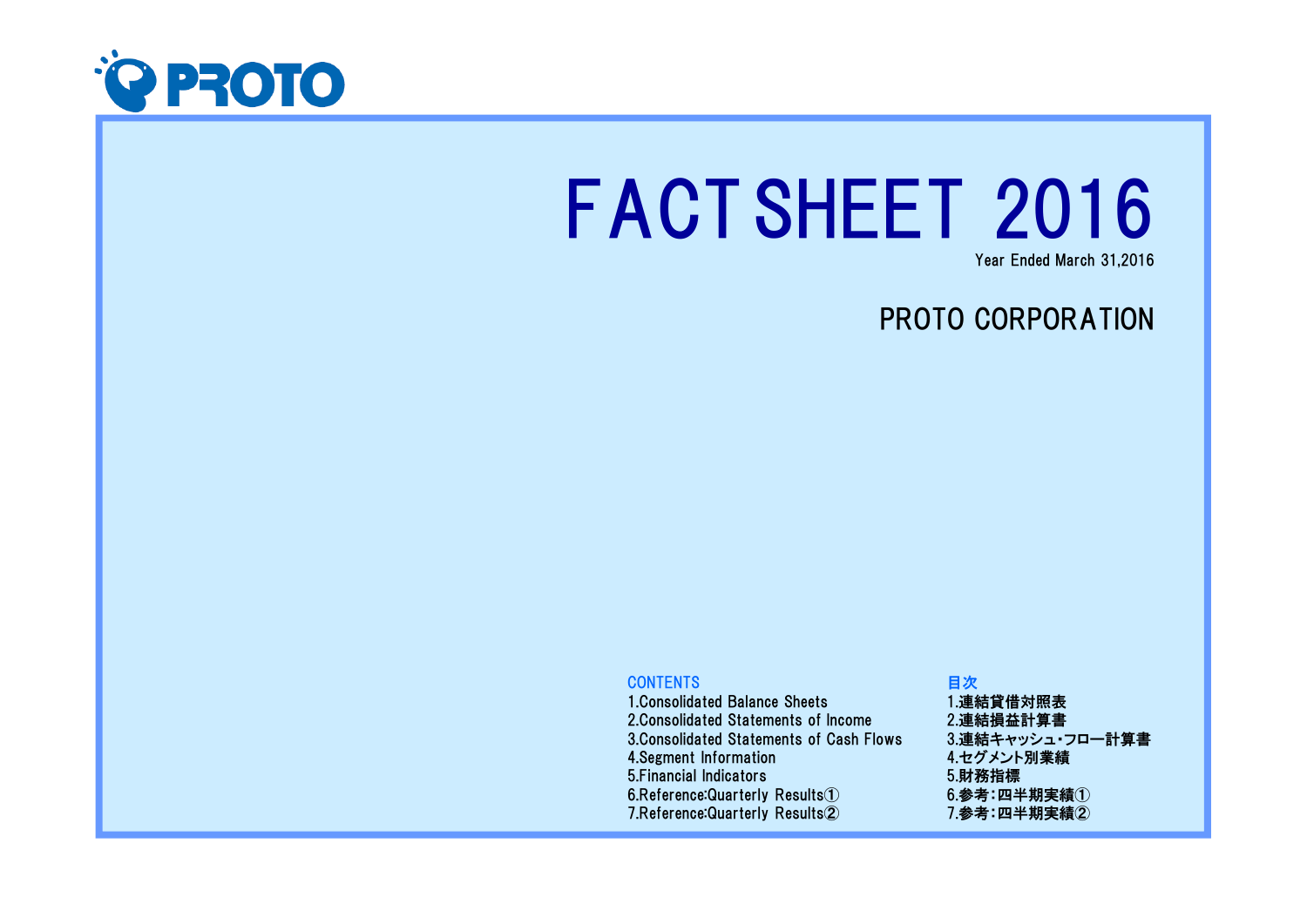#### **Consolidated Balance Sheets**

#### 連結貸借対照表

人,我们也不会在这里的人,我们也不会在这里的人,我们也不会在这里的人,我们也不会在这里的人,我们也不会在这里的人,我们也不会在这里的人,我们也不会在这里的人,我<br>第2011章 我们也不会在这里的人,我们也不会在这里的人,我们也不会在这里的人,我们也不会在这里的人,我们也不会在这里的人,我们也不会在这里的人,我们也不会在这

|                                                                         |                      | 2007.3     | 2008.3                   | 2009.3                   | 2010.3     | 2011.3          | 2012.3            | 2013.3        | 2014.3                   | 2015.3       | 2016.3        |
|-------------------------------------------------------------------------|----------------------|------------|--------------------------|--------------------------|------------|-----------------|-------------------|---------------|--------------------------|--------------|---------------|
|                                                                         |                      |            |                          |                          |            |                 |                   |               |                          |              | ¥Millions/百万円 |
| <b>ASSETS</b>                                                           | 資産の部                 | 10.858     | 12.295                   | 12.038                   | 14.184     | 16.061          | 15.855            | 20.686        | 22.815                   | 21.743       | 22.073        |
| Current<br>Cash and cash deposits                                       | 現金及び預金               |            | 9.135                    | 9,257                    |            |                 |                   | 14,950        | 11.507                   | 12.431       | 11.688        |
|                                                                         | 受取手形及び売掛金            | 7,722      | 2.739                    | 2,395                    | 11,275     | 12,748<br>2,654 | 11,734            | 3,754         |                          | 4.696        | 4.986         |
| Trade notes and accounts receivable                                     |                      | 2,713      |                          |                          | 2,456      |                 | 3,078             |               | 5,030                    |              |               |
| <b>Inventories</b>                                                      | たな卸資産                | 74         | 44<br>96                 | 69<br>141                | 76         | 91<br>217       | 194               | 688<br>162    | 4,658<br>279             | 3,734<br>341 | 4,134<br>183  |
| Deferred tax assets                                                     | 繰延税金資産               | 105        |                          | 175                      | 162        |                 | 218               |               |                          |              |               |
| Other current assets                                                    | その他<br>貸倒引当金         | 245<br>(3) | 282<br>(3)               | (1)                      | 216<br>(2) | 353<br>(3)      | 644<br>(14)       | 1,151<br>(21) | 1,364<br>(25)            | 654<br>(116) | 1,093<br>(11) |
| Allowance for doubtful accounts                                         |                      | 7.065      | 6.728                    |                          | 10.038     | 10.102          | 12.729            | 14.155        | 21.091                   | 20.007       | 18.812        |
| Fixed assets:<br>Property, plant and equipment:                         | 記定 資産:<br>有形固定資産:    | 4,221      | 4,212                    | 9,570<br>7,318           | 7,134      | 7,086           | 7,204             | 7,481         | 10,544                   | 10,457       | 10,791        |
| <b>Buildings and structures</b>                                         | 建物及び構築物              | 1.881      | 1.782                    | 3,341                    | 3.160      | 2.966           | 2.999             | 2.905         | 5.500                    | 5.197        | 5.489         |
| Land                                                                    | 土地                   | 2,174      | 2,174                    | 3,900                    | 3,900      | 3.998           | 4,021             | 4,076         | 4,787                    | 4,787        | 4.803         |
| Other fixed assets                                                      | その他                  | 165        | 255                      | 77                       | 73         | 120             | 184               | 499           | 257                      | 473          | 499           |
| Intangible fixed assets                                                 | 無形固定資産               | 346        | 262                      | 293                      | 870        | 1.109           | 3.643             | 4.954         | 8.909                    | 8,088        | 6.672         |
| Investments and other assets:                                           | 投資その他の資産:            | 2.497      | 2.253                    | 1,958                    | 2,034      | 1.906           | 1.881             | 1,718         | 1,637                    | 1,461        | 1.348         |
| Investment securities                                                   | 投資有価証券               | 820        | 588                      | 438                      | 555        | 499             | 623               | 317           | 354                      | 383          | 349           |
| Deferred tax assets                                                     | 繰延税金資産               | 421        | 383                      | 493                      | 508        | 599             | 435               | 404           | 344                      | 245          | 118           |
| Other investments                                                       | その他                  | 1,283      | 1.307                    | 1,055                    | 1,061      | 900             | 882               | 1.064         | 1.007                    | 870          | 911           |
| Allowance for doubtful accounts                                         | 貸倒引当金                | (28)       | (26)                     | (29)                     | (92)       | (93)            | (60)              | (67)          | (69)                     | (38)         | (31)          |
| <b>Total asset</b>                                                      | 「産合計                 | 17.924     | 19.023                   | 21.608                   | 24.223     | 26.163          | 28.585            | 34.841        | 43.907                   | 41.751       | 40.885        |
| <b>LIABILITIES</b>                                                      | 負債の部                 |            |                          |                          |            |                 |                   |               |                          |              |               |
| <b>Current liabi</b>                                                    | 充動負信                 | 6,058      | 5,995                    | 6.167                    | 5,862      | 5,639           | 5,573             | 8,578         | 13,174                   | 10,962       | 11,805        |
| Trade notes and accounts pavable                                        | 支払手形及び買掛金            | 1.872      | 1.744                    | 727                      | 755        | 776             | 896               | 941           | 764                      | 806          | 2.194         |
| Current portion of long-term loans payable                              | 一年内返済長期借入金           | $\sim$     | $\overline{\phantom{0}}$ |                          | 59         | 82              | 48                | 3,216         | 6,218                    | 3.623        | 4.094         |
| Accrued expenses                                                        | 未払費用                 | 871        | 906                      | 1,239                    | 1,151      | 1.251           | 1,457             | 1,738         | 1.504                    | 1.996        | 1.852         |
| Accrued income taxes                                                    | 未払法人税等               | 1.098      | 980                      | 1.245                    | 1.466      | 1.333           | 991               | 368           | 1.598                    | 1.077        | 718           |
| Advances received                                                       | 前受金                  | 1,848      | 1.987                    | 2,121                    | 1,902      | 1.741           | 1,656             | 1,568         | 1,507                    | 1,580        | 1,712         |
| Other current liabilities                                               | その他                  | 367        | 377                      | 833                      | 527        | 453             | 522               | 743           | 1.581                    | 1.878        | 1.233         |
| Long-term liabilities                                                   | <b> 定負{</b>          | 560        | 593                      | 576                      | 659        | 489             | 441               | 2,514         | 4,554                    | 3,116        | 3,079         |
| Long-term loans pavable                                                 | 長期借入金                |            | Ξ                        | $\qquad \qquad -$        | 101        | 53              | 5                 | 1.764         | 3.800                    | 2.608        | 2.523         |
| Liability for employees' retirement benefits                            | 退職給付引当金              | 23         | 27                       | $\overline{\phantom{a}}$ | $\Omega$   | $\Omega$        | $\qquad \qquad -$ |               | $\overline{\phantom{0}}$ |              |               |
| Liability for directors' and corporate auditors' retirement benefits    | 役員退職慰労引当金            | 183        | 191                      | 194                      | 212        | 232             | 246               | 264           | 282                      | 290          | 243           |
| Other long-term liabilities                                             | その他                  | 346        | 374                      | 381                      | 344        | 202             | 189               | 484           | 471                      | 217          | 313           |
| <b>Total lial</b>                                                       | 自信合計                 | 6.618      | 6.589                    | 6.743                    | 6.522      | 6.129           | 6.015             | 11.092        | 17.729                   | 14.079       | 14.884        |
| NET ASSETS(EQUITY)                                                      | 純資産(資本)の部            |            |                          |                          |            |                 |                   |               |                          |              |               |
| Shareholders' Equity:                                                   | 株主資本:                | 10.849     | 12.265                   | 14,823                   | 17.620     | 20.059          | 22,497            | 23.455        | 25,114                   | 26.525       | 25,165        |
| <b>Common stock</b>                                                     | 資本金                  | 1,824      | 1.824                    | 1,824                    | 1,824      | 1.824           | 1,824             | 1,824         | 1,824                    | 1,824        | 1,824         |
| Additional paid-in capital                                              | 資本剰余金                | 2.011      | 2.011                    | 2.011                    | 2.011      | 2.011           | 2.011             | 2.011         | 2.011                    | 2.011        | 2.011         |
| <b>Retained earnings</b>                                                | 利益剰余金                | 7.020      | 8.439                    | 10,999                   | 13.796     | 16.236          | 18.675            | 20.128        | 21.986                   | 23.597       | 22.436        |
| Treasury stock<br>Other accumulated comprehensive incomes:              | 自己株式                 | (7)<br>56  | (10)<br>39               | (11)<br>(37)             | (12)       | (13)<br>(24)    | (13)<br>71        | (509)<br>293  | (709)<br>1,063           | (908)        | (1, 107)      |
|                                                                         | その他の包括利益累計額          |            |                          |                          | (9)        |                 |                   |               |                          | 1,146        | 835           |
| Net unrealized gain on available-for-sale securities                    | その他有価証券評価差額金         | 28         | 32                       | (27)<br>(10)             | (5)        | (12)<br>(12)    | 74                | 70<br>223     | 91<br>972                | 121<br>1,025 | 108<br>726    |
| Foreign currency translation adjustments<br><b>Minority interests</b>   | 為替換算調整勘定<br>少数株主持分   | 28<br>399  | 129                      | 78                       | (3)<br>89  |                 | (2)               |               |                          |              |               |
| <b>Total net assets (Total</b><br>eauitv                                | 純資産(資本)合計            | 11.305     | 12.434                   | 14.865                   | 17.700     | 20.034          | 22.569            | 23.748        | 26.177                   | 27.672       | 26.001        |
| <b>Total liab</b><br>lities, minoritvinterests, and net assats (equity) | 負債、少数株主持分及び純資産(資本)合計 | 17.924     | 19.023                   | 21.608                   | 24.223     | 26.163          | 28.585            | 34.841        | 43.907                   | 41.751       | 40.885        |
|                                                                         |                      |            |                          |                          |            |                 |                   |               |                          |              |               |

Notes: From the fiscal year ended March 31, 2011, Proto Group began applying the "Accounting Standard for indication of comprehensive income". 注記:2011年3月期より「包括利益の表示に関する会計基準」を適用しております。

財務諸表については、各勘定科目の要約に当たっての監査は受けておりません。

1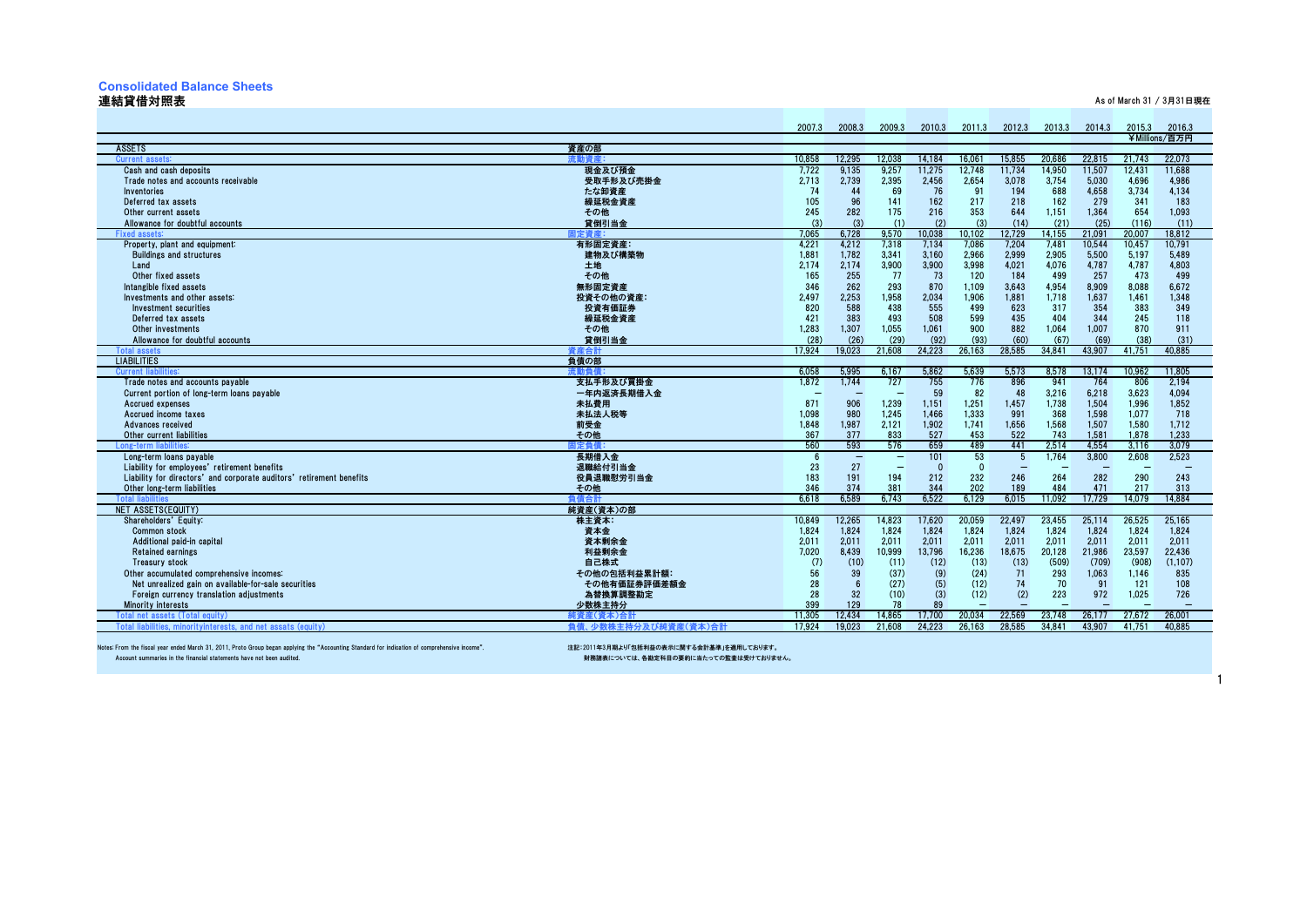## **Consolidated Statements of Income**

#### 連結損益計算書

#### For the year ended March 31 / 3月31日に終了した連結会計年度

|                                                                            |                                         | 2007.3 | 2008.3     | 2009.3 | 2010.3   | 2011.3 | 2012.3 | 2013.3                   | 2014.3 | 2015.3 | 2016.3        |
|----------------------------------------------------------------------------|-----------------------------------------|--------|------------|--------|----------|--------|--------|--------------------------|--------|--------|---------------|
|                                                                            |                                         |        |            |        |          |        |        |                          |        |        | ¥Millions/百万円 |
| Net sales                                                                  | 売上 高                                    | 21.238 | 22.893     | 23.657 | 25,682   | 28.779 | 30.582 | 38,287                   | 54,761 | 48.602 | 54.297        |
| Cost of sales                                                              | 売上原価                                    | 9,580  | 9,973      | 9,064  | 10,273   | 11.712 | 13,283 | 20,636                   | 33,514 | 28,324 | 33,067        |
| Gross profi                                                                | 売上総利益                                   | 11.658 | 12.920     | 14,592 | 15.409   | 17.067 | 17.298 | 17.650                   | 21.246 | 20.277 | 21,229        |
| Selling, general and administrative expenses                               | 反売費及び一般管理費                              | 8.669  | 9.149      | 9.208  | 9,310    | 10,955 | 11,451 | 13,440                   | 16,510 | 16,044 | 17,157        |
| Personal expenses                                                          | 人件費                                     | 4,116  | 4,291      | 4,469  | 4,920    | 5,414  | 5,475  | 5,957                    | 7,086  | 7,358  | 7,706         |
| Advertising and promotion expenses                                         | 広告宣伝費及び販売促進費                            | 1,740  | 2,070      | 2,043  | 1,659    | 2,152  | 2,505  | 3,266                    | 3,147  | 2,905  | 2,872         |
| <b>Others</b>                                                              | その他                                     | 2.812  | 2.788      | 2.695  | 2.730    | 3.388  | 3.469  | 4.216                    | 6.276  | 5.780  | 6.578         |
| <b>Operating income</b>                                                    | 主業利益                                    | 2.988  | 3.771      | 5.384  | 6.098    | 6.111  | 5.846  | 4.209                    | 4.735  | 4.233  | 4.071         |
| Non-operating income:                                                      | 営業外収益:                                  | 176    | 95         | 95     | 89       | 283    | 185    | 228                      | 445    | 441    | 202           |
| Interest income                                                            | 受取利息                                    |        |            | 11     | 13       | 15     | 20     | 18                       | 25     | 31     | 28            |
| Dividend income                                                            | 受取配当金                                   |        | 15         |        |          |        |        |                          | 12     | 12     | 12            |
| Others                                                                     | その他                                     | 158    | 74         | 69     | 70       | 262    | 157    | 200                      | 407    | 397    | 161           |
| Non-operating expenses:                                                    | 営業外費用                                   |        | 29         | 79     | 22       |        | 29     | 66                       | 171    | 126    | 83            |
| Interest expenses                                                          | 支払利息                                    |        | $\sqrt{ }$ |        | $\Omega$ |        |        | 20                       | 86     | 63     | 46            |
| <b>Others</b>                                                              | その他                                     | 27     | 29         | 79     | 20       |        | 27     | 46                       | 85     | 62     | 37            |
| <b>Ordinary income</b>                                                     | 释常利益                                    | 3.136  | 3.837      | 5.400  | 6.165    | 6.375  | 6.002  | 4,371                    | 5.009  | 4,548  | 4.190         |
| Extraordinary gains:                                                       | 特別利益:                                   | 387    | 91         | 64     |          |        |        |                          | 234    | 431    | 23            |
| Gain on sales of property, plant and equipment                             | 固定資産売却益                                 |        |            |        |          |        |        |                          | 229    | 29     |               |
| Gain on sales of investment securities                                     | 投資有価証券売却益                               | 297    |            |        |          |        |        |                          |        |        | 13            |
| Others                                                                     | その他                                     | 85     | 90         | 50     |          |        |        |                          |        | 401    |               |
| <b>Extraordinary losses:</b>                                               | 特別損失:                                   | 491    | 264        | 328    | 173      | 727    | 344    | 430                      | 314    | 426    | 2,644         |
| Loss on sales and disposals of property, plant and equipment               | 固定資産除却及び売却損                             | 29     | 68         | 54     | 35       | 47     |        | 10                       | 70     | 30     | 50            |
| Loss on devaluation of investment securities                               | 投資有価証券評価損                               | 408    | 186        | 152    | 77       |        |        |                          |        |        |               |
| Impairment loss                                                            | 減損損失                                    | 26     |            | 52     |          | 367    | 230    | 345                      | 126    | 384    | 2,594         |
| One-time Amortization of goodwill                                          | のれん一時償却額                                |        |            |        |          | 242    | 80     |                          |        |        |               |
| <b>Others</b>                                                              | その他                                     | 27     |            | 69     | 60       | 70     | 19     | 70                       | 117    |        |               |
| Income before income taxes and minority interests                          | 税金等調整前当期純利益                             | 3.032  | 3.664      | 5.135  | 5.998    | 5.654  | 5.666  | 3,944                    | 4.930  | 4,553  | 1.569         |
| Current                                                                    | 法人税、住民税及び事業税                            | 1,586  | 1,753      | 2,131  | 2,495    | 2,575  | 2,272  | 1,544                    | 2,389  | 2,162  | 1,637         |
| Deferred                                                                   | 法人税等調整額                                 | (268)  | 62         | (133)  | (38)     | (122)  | 118    | 109                      | (87)   |        | 322           |
| Minority interests (losses)                                                | 少数株主利益(損失)                              | (51)   | 10         | (49)   |          |        |        | $\overline{\phantom{0}}$ |        |        | -             |
| Net income                                                                 |                                         | 1.766  | 1.838      | 3.187  | 3.529    | 3.197  | 3.275  | 2.290                    | 2.627  | 2.381  | (390)         |
|                                                                            |                                         |        |            |        |          |        |        |                          |        |        |               |
| <b>EBITDA</b>                                                              | <b>EBITDA</b>                           | 3.360  | 4.078      | 5,628  | 6,490    | 6,856  | 6,540  | 5,161                    | 6,483  | 6,039  | 6,149         |
| Net income (Before Amortization of goodwill                                | 調整後当期純利益                                | 1.890  | 1.915      | 3,223  | 3,621    | 3.620  | 3.680  | 2,836                    | 3,555  | 3,308  | 641           |
|                                                                            |                                         |        |            |        |          |        |        |                          |        |        |               |
| Notes: Account summaries in the financial statements have not been audited | 注記:財務諸表については、各勘定科目の要約に当たっての監査は受けておりません。 |        |            |        |          |        |        |                          |        |        |               |
| EBITDA = operating income + depreciation + amortization of goodwill        | EBITDA=営業利益+減価償却費+のれん償却額                |        |            |        |          |        |        |                          |        |        |               |

Net income = Net income + amortization of goodwill

調整後当期純利益=当期純利益+のれん償却額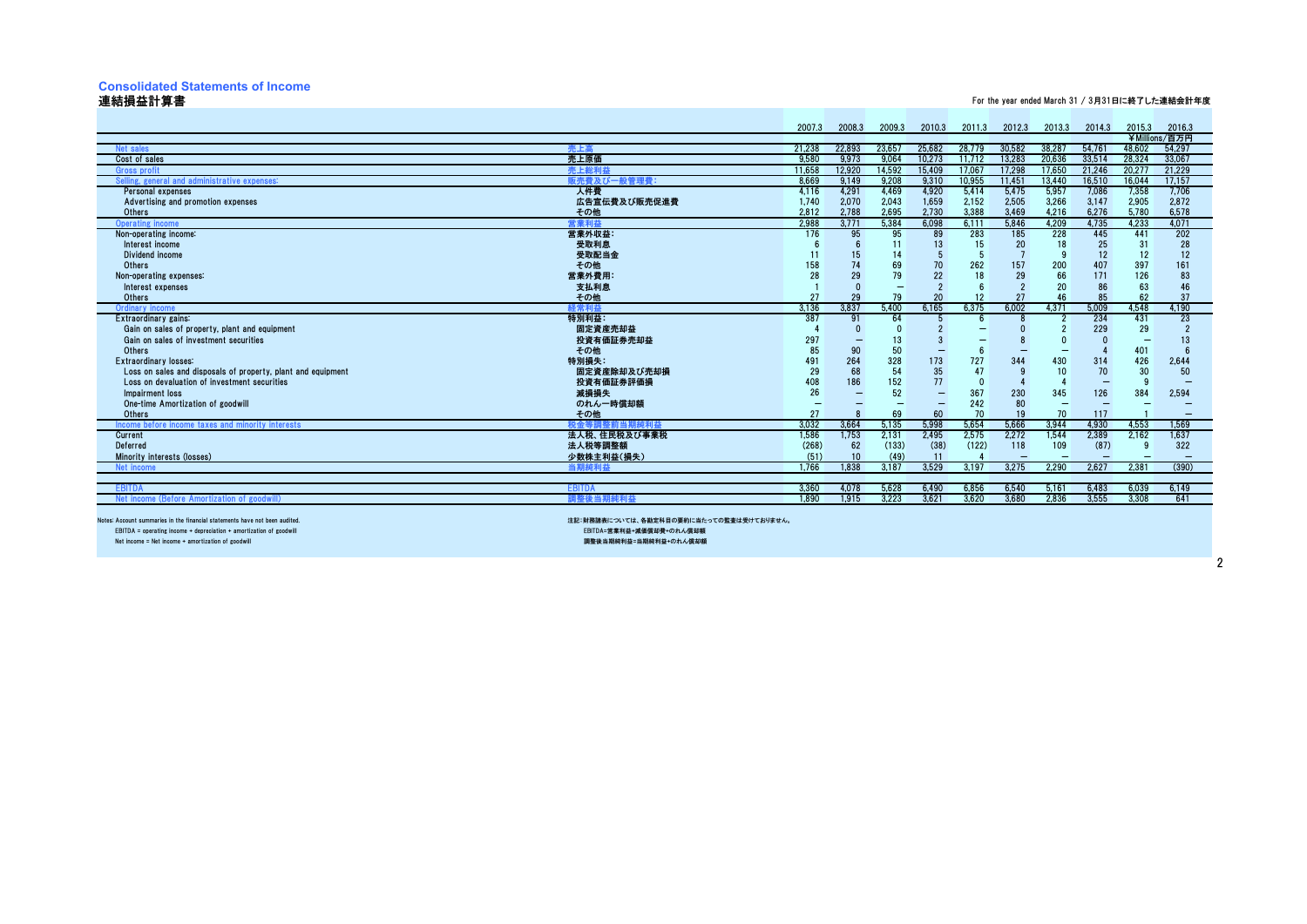#### **Consolidated Statements of Cash Flows**

#### 連結キャッシュ・フロー計算書

For the year ended March 31 / 3月31日に終了した連結会計年度

|                                                                                                     |                              | 2007.3                           | 2008.3                   | 2009.3                            | 2010.3                            |                          | 2011.3 2012.3                            | 2013.3            | 2014.3                   | 2015.3                   | 2016.3<br>¥Millions/百万円  |
|-----------------------------------------------------------------------------------------------------|------------------------------|----------------------------------|--------------------------|-----------------------------------|-----------------------------------|--------------------------|------------------------------------------|-------------------|--------------------------|--------------------------|--------------------------|
| <b>Operating activities</b>                                                                         | 営業活動によるキャッシュ・フロー:            |                                  |                          |                                   |                                   |                          |                                          |                   |                          |                          |                          |
| Income before income taxes                                                                          | 税金等調整前当期純利益                  | 3.032                            | 3.664                    | 5.135                             | 5.998                             | 5.654                    | 5.666                                    | 3.944             | 4.930                    | 4.553                    | 1.569                    |
| Depreciation and amortization                                                                       | 減価償却費                        | 247                              | 230                      | 207                               | 299                               | 322                      | 288                                      | 404               | 819                      | 879                      | 1.046                    |
| Impairment loss                                                                                     | 減損損失                         | 26                               | $\overline{\phantom{0}}$ | 52                                | $\qquad \qquad -$                 | 367                      | 230                                      | 345               | 126                      | 384                      | 2,594                    |
| Amortization of goodwill                                                                            | のれん償却額                       | 124                              | 77                       | 36                                | 91                                | 422                      | 405                                      | 546               | 928                      | 926                      | 1,032                    |
| One-time Amortization of goodwill                                                                   | のれん一時償却額                     | $\equiv$                         |                          | $\overline{\phantom{0}}$          | $\overline{\phantom{m}}$          | 242                      | 80                                       | $\sim$            | $\overline{\phantom{0}}$ | $\sim$                   |                          |
| Interest and dividend income                                                                        | 受取利息及び受取配当金                  | (18)                             | (21)                     | (25)                              | (18)                              | (21)                     | (27)                                     | (27)              | (38)                     | (43)                     | (41)                     |
| Interest expense                                                                                    | 支払利息                         |                                  | $\Omega$                 |                                   | $\overline{2}$                    | 6                        | $\overline{2}$                           | 20                | 86                       | 63                       | 46                       |
| Decrease (increase) in notes and accounts receivable                                                | 売上債権の増減額(増加)                 | (248)                            | (50)                     | 470                               | 35                                | 232                      | (615)                                    | (366)             | (670)                    | 775                      | 128                      |
| Decrease (increase) in inventories                                                                  | たな卸資産の増減額(増加)                | 45                               | 30                       | (27)                              |                                   | (7)                      | (103)                                    | 232               | (638)                    | 929                      | 52                       |
| Increase (decrease) in notes and accounts payable                                                   | 仕入債務の増減額(減少)                 | (80)                             | (127)                    | (1,020)                           | (62)                              | (113)                    | 90                                       | 18                | (285)                    | 28                       | 356                      |
| Others                                                                                              | その他                          | 130                              | 386                      | 768                               | (71)                              | (522)                    | 127                                      | (27)              | 366                      | 780                      | (1,242)                  |
| Subtotal                                                                                            | 小計                           | 3.261                            | 4.189                    | 5.596                             | 6,275                             | 6.582                    | 6.145                                    | 5.090             | 5.624                    | 9.277                    | 5.541                    |
| Interest and dividends received                                                                     | 利息及び配当金の受取額                  | 18                               | 21                       | 25                                | 18                                | 21                       | 26                                       | 29                | 38                       | 43                       | 41                       |
| Interest paid                                                                                       | 利息の支払額                       | (1)                              | $\Omega$                 |                                   | (2)                               | (6)                      | (2)                                      | (21)              | (90)                     | (62)                     | (45)                     |
| Income taxes paid                                                                                   | 法人税等の支払額                     | (1.119)                          | (1.889)                  | (1.871)                           | (2,286)                           | (2,701)                  | (2,613)                                  | (2, 181)          | (1, 337)                 | (2,681)                  | (2.024)                  |
| <b>Others</b>                                                                                       | その他                          | -                                |                          |                                   |                                   |                          | $\overline{\phantom{0}}$                 |                   |                          | $\overline{\phantom{0}}$ | 10 <sup>10</sup>         |
| Net cash provided by (used in) operating activities                                                 | 営業活動によるキャッシュ・フロー             | 2,158                            | 2,321                    | 3,750                             | 4,005                             | 3,896                    | 3,556                                    | 2,917             | 4,235                    | 6,577                    | 3,523                    |
| <b>Investing activi</b>                                                                             | 投資活動によるキャッシュ・フロー             |                                  |                          |                                   |                                   |                          |                                          |                   |                          |                          |                          |
| Net decrease (increase) of time deposits                                                            | 定期預金の純増減額(増加)                | 31                               | $\overline{2}$           | 300                               | 79                                | (210)                    | 60                                       | (78)              | (22)                     | 107                      | (0)                      |
| Purchase of property, plant and equipment                                                           | 有形固定資産の取得による支出               | (137)                            | (194)                    | (2,852)                           | (535)                             | (438)                    | (359)                                    | (690)             | (1,067)                  | (351)                    | (792)                    |
| Proceeds from sales of property, plant and equipment                                                | 有形固定資産の売却による収入               | - 9                              | 5                        | $\Omega$                          | - 5                               |                          | $\Omega$                                 | $\overline{3}$    | 565                      | 37                       | $\Omega$                 |
| Purchase of intangible fixed assets                                                                 | 無形固定資産の取得による支出               | (65)                             | (103)                    | (78)                              | (69)                              | (58)                     | (356)                                    | (1, 120)          | (839)                    | (558)                    | (504)                    |
| Purchase of investment securities                                                                   | 投資有価証券の取得による支出               | (406)                            | (85)                     | (175)                             | (300)                             | $\qquad \qquad -$        |                                          |                   | (10)                     | $\overline{\phantom{0}}$ |                          |
| Proceeds from sales of investment securities                                                        | 投資有価証券の売却による収入               | 402                              | $\qquad \qquad -$        | 32                                | 90                                | $\overline{\phantom{0}}$ | 14                                       | $\Omega$          | 5                        | $\qquad \qquad -$        | 23                       |
| Purchase of investments in subsidiaries resulting in change in scope of consolidation               | 連結の範囲の変更を伴う子会社株式の取得による支出     | $\qquad \qquad -$                |                          | $\overline{\phantom{m}}$          | (258)                             | (621)                    | (2,842)                                  | $\qquad \qquad -$ | (3,215)                  | (90)                     | (2,085)                  |
| Proceeds from purchase of investments in subsidiaries resulting in change in scope of consolidation | 連結の範囲の変更を伴う子会社株式の取得による収入     | $\overline{\phantom{0}}$         |                          | $\overline{\phantom{0}}$          |                                   |                          |                                          | 479               |                          |                          |                          |
| Payments for sales of investments in subsidiaries resulting in change in scope of consolidation     | 連結の範囲の変更を伴う子会社株式の売却による支出     | -                                |                          | (2)                               | $\qquad \qquad -$                 | $\overline{\phantom{m}}$ |                                          |                   | $\overline{\phantom{0}}$ |                          |                          |
| Proceeds from sales of investments in subsidiaries resulting in change in scope of consolidation    | 連結の範囲の変更を伴う子会社株式の売却による収入     | $\qquad \qquad -$                |                          | $\overline{\phantom{0}}$          | $\qquad \qquad -$                 | (73)                     | $\overline{\phantom{0}}$                 |                   | $\overline{\phantom{0}}$ |                          |                          |
| Others                                                                                              | その他                          | 435                              | (99)                     | (173)                             | (154)                             | (224)                    | (122)                                    | 202               | (710)                    | (56)                     | (14)                     |
| Net cash provided by (used in) investing activities                                                 | 投資活動によるキャッシュ・フロー             | 269                              | (474)                    | (2,949)                           | (1, 141)                          | (1,625)                  | (3,606)                                  | (1.203)           | (5, 294)                 | (914)                    | (3,373)                  |
| <b>Financing activities</b>                                                                         | 財務活動によるキャッシュ・フロー             |                                  |                          |                                   |                                   |                          |                                          |                   |                          |                          |                          |
| Increase (decrease) in short-term loans pavable, net                                                | 短期借入金の純増減額(減少)               | (20)                             | $\qquad \qquad -$        | 3                                 | (7)                               |                          | $\qquad \qquad -$                        | (2)               | 774                      | (474)                    | 505                      |
| Increase (decrease) in long-term loans pavable, net                                                 | 長期借入金の純増減額(減少)               | (44)                             |                          | $\overline{\phantom{0}}$          | (32)                              | (236)                    | (82)                                     | 2.601             | (2.486)                  | (3, 357)                 | (381)                    |
| <b>Redemption of bonds</b>                                                                          | 社債償還による支出                    |                                  |                          |                                   |                                   |                          | $\qquad \qquad -$                        | (78)              | (42)                     |                          |                          |
| Repurchase of treasury stock                                                                        | 自己株式の取得による支出                 | (2)<br>$\overline{\phantom{0}}$  | (2)                      | (1)<br>$\Omega$                   | (1)<br>$\Omega$                   | $\Omega$                 | $\mathbf{0}$<br>$\overline{\phantom{0}}$ | (495)<br>$\Omega$ | (199)<br>$\Omega$        | (198)                    | (199)                    |
| Proceeds from disposal of treasury stock                                                            | 自己株式の処分による収入                 |                                  |                          |                                   |                                   |                          |                                          |                   |                          | $\Omega$                 |                          |
| Cash dividends paid<br>Cash dividends paid to minority shareholders                                 | 配当金の支払額                      | (217)                            | (417)<br>(16)            | (627)<br>$\overline{\phantom{0}}$ | (732)<br>$\overline{\phantom{0}}$ | (759)                    | (824)                                    | (836)             | (766)                    | (790)                    | (770)                    |
| Others                                                                                              | 少数株主への配当金の支払額<br>その他         | (15)<br>$\overline{\phantom{0}}$ |                          |                                   |                                   |                          | $\overline{\phantom{0}}$                 |                   | -                        |                          | $5\overline{5}$          |
| Net cash provided by (used in) financing activities                                                 | 財務活動によるキャッシュ・フロー             | (300)                            | (437)                    | (624)                             | (773)                             | (996)                    | (907)                                    | 1.187             | (2,720)                  | (4,821)                  | (839)                    |
| Foreign currency translation adjustments on cash and cash equivalents                               | 現金 及びほ                       | 28                               |                          | (54)                              |                                   | (5)                      |                                          | 215               | 236                      | 91                       | (54)                     |
| Net increase (decrease) in cash and cash equivalents                                                | 現金及び現金<br><b>配合</b><br>勿の増減系 | 2.156                            | 1.415                    | 121                               | 2.100                             | 1.269                    | (952)                                    | 3.116             | (3.543)                  | 933                      | (743)                    |
| Cash and cash equivalents, beginning of year                                                        | 日余 及 びぼ                      | 5.413                            | 7.569                    | 8.985                             | 9.107                             | 11.207                   | 12.476                                   | 11.524            | 14.640                   | 11.097                   | 12.030                   |
| Cash and cash<br>anivalents of e<br>dated subs<br>ing of vear                                       | 現金 及び田                       | $\qquad \qquad -$                | $\overline{\phantom{m}}$ | $\qquad \qquad -$                 | $\overline{\phantom{m}}$          | $\overline{\phantom{a}}$ | $\overline{\phantom{0}}$                 | $\sim$            | $\qquad \qquad -$        | $\overline{\phantom{0}}$ | $\overline{\phantom{m}}$ |
| Cash and cash equivalents of newly cons<br>dated subsidiaries, beginn<br>ng of vear                 | 現金及び現<br>(新規道<br>物の増加        | $\equiv$                         |                          |                                   |                                   |                          |                                          |                   |                          |                          |                          |
| Cash and cash equivalents, end of vear                                                              | 現金及び現金 <br>司等物の期末残;          | 7.569                            | 8.985                    | 9.107                             | 11.207                            | 12.476                   | 11.524                                   | 14.640            | 11.097                   | 12.030                   | 11.286                   |
|                                                                                                     |                              |                                  |                          |                                   |                                   |                          |                                          |                   |                          |                          |                          |

Notes: Account summaries in the financial statements have not been audited.

注記:財務諸表については、各勘定科目の要約に当たっての監査は受けておりません。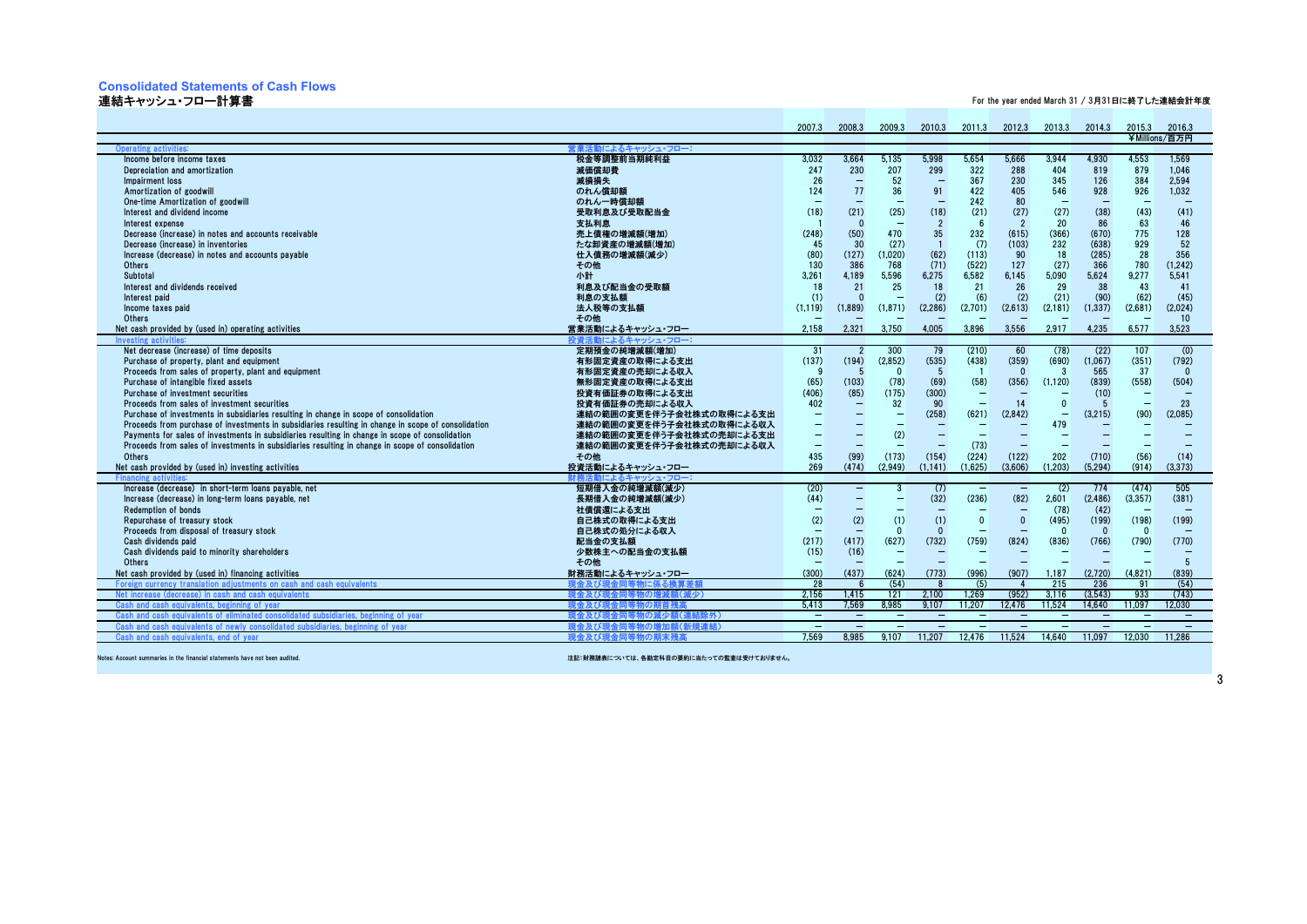# **Segment Information** セグメント別業績

For the year ended March 31 / 3月31日に終了した連結会計年度

|                                                           | 2007.3  | 2008.3   | 2009.3  | 2010.3   | 2011.3  | 2012.3  | 2013.3  | 2014.3  | 2015.3  | 2016.3        |
|-----------------------------------------------------------|---------|----------|---------|----------|---------|---------|---------|---------|---------|---------------|
|                                                           |         |          |         |          |         |         |         |         |         | ¥Millions/百万円 |
| セグメント別売上高<br>Net sales by business segment                |         |          |         |          |         |         |         |         |         |               |
| 自動車関連情報<br>Automobile-related                             | 20,138  | 21,546   | 21,889  | 22,858   | 25,566  | 26,704  | 33,687  | 50,138  | 44,056  | 49,486        |
| 情報登録·掲載料<br>Information Registration Fee                  | 17,359  | 18,400   | 18,872  | 19,039   | 19.831  | 19,830  | 20,413  | 20,744  | 21.028  | 20,556        |
| 情報提供料<br><b>Information Service Fee</b>                   | 2.778   | 3.145    | 3,017   | 3,818    | 5,735   | 6,873   | 13,273  | 29,394  | 23,027  | 28,929        |
| 生活関連情報<br>Lifestyle-related                               | 675     | 882      | 1,345   | 2,286    | 2,616   | 3,470   | 3,837   | 3,541   | 3,393   | 3,466         |
| <b>Real Estate</b><br>不動産                                 | 160     | 174      | 194     | 205      | 181     | 166     | 163     | 167     | 164     | 162           |
| その他<br><b>Others</b>                                      | 263     | 291      | 227     | 332      | 415     | 240     | 597     | 913     | 988     | 1.182         |
| 合計<br>Total                                               | 21,238  | 22,893   | 23,657  | 25,682   | 28,779  | 30,582  | 38,287  | 54,761  | 48,602  | 54.297        |
|                                                           |         |          |         |          |         |         |         |         |         | ¥Millions/百万円 |
| セグメント別営業利益<br>Operating income by business segment        |         |          |         |          |         |         |         |         |         |               |
| 自動車関連情報<br>Automobile-related                             | 5,036   | 5.573    | 7,034   | 7,590    | 7,281   | 7.272   | 5,916   | 6,217   | 5,624   | 5,277         |
| Lifestyle-related<br>生活関連情報                               | (89)    | (24)     | 62      | 162      | 301     | 228     | 131     | 248     | 338     | 307           |
| <b>Real Estate</b>                                        | 58      |          | 70      | 105      | 104     | 83      | 85      | 69      | 96      | 109           |
| 不動産<br>Others                                             | (329)   | (123)    | (80)    | (35)     | (91)    | (149)   | (323)   |         | (94)    | (66)          |
| その他                                                       |         |          |         |          |         |         |         | (140)   |         |               |
| 管理部門<br><b>Management Division</b>                        | (1,687) | (1, 725) | (1,701) | (1, 725) | (1.484) | (1,589) | (1,599) | (1,659) | (1.732) | (1,554)       |
| 合計<br>Total                                               | 2,988   | 3,771    | 5,384   | 6,098    | 6,111   | 5,846   | 4,209   | 4,735   | 4,233   | 4,071         |
|                                                           |         |          |         |          |         |         |         |         |         |               |
| 事業別売上高営業利益率<br>Operating income ratio by business segment |         |          |         |          |         |         |         |         |         |               |
| 自動車関連情報<br>Automobile-related                             | 25.0    | 25.9     | 32.1    | 33.2     | 28.5    | 27.2    | 17.6    | 12.4    | 12.8    | 10.7          |
| Lifestyle-related<br>生活関連情報                               |         |          | 4.6     | 7.1      | 11.5    | 6.6     | 3.4     | 7.0     | 10.0    | 8.9           |
| <b>Real Estate</b><br>不動産                                 | 36.3    | 40.9     | 36.2    | 51.4     | 57.7    | 50.2    | 52.2    | 41.6    | 58.6    | 67.3          |
| その他<br>Others                                             |         |          |         |          |         |         |         |         |         |               |
| 管理部門<br><b>Management Division</b>                        |         |          |         |          |         |         |         |         |         |               |
| 合計<br>Total                                               | 14.1    | 16.5     | 22.8    | 22.3     | 21.2    | 19.1    | 11.0    | 8.6     | 8.7     | 7.5           |
|                                                           |         |          |         |          |         |         |         |         |         |               |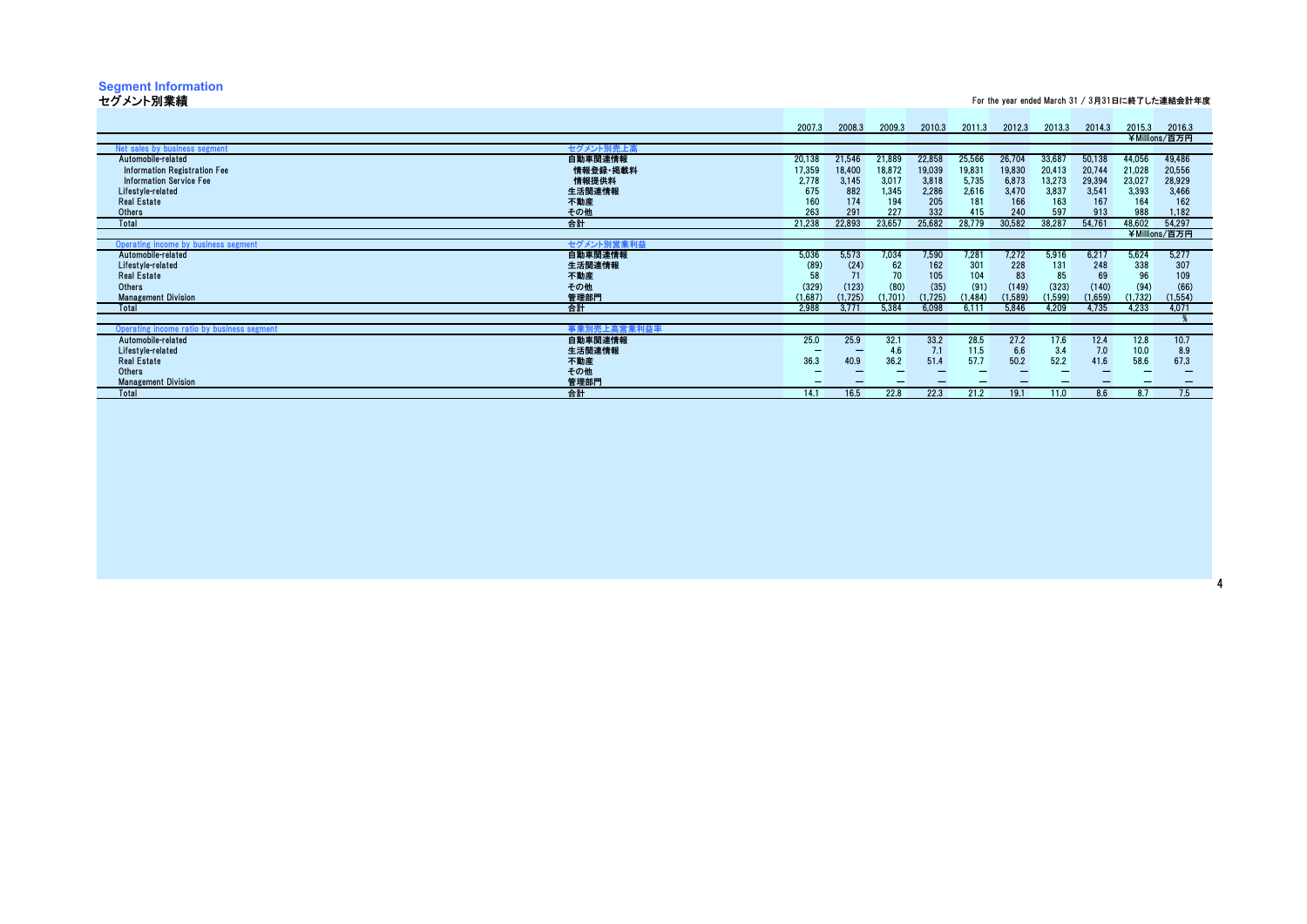#### **Financial Indicators**

#### 財務指標

|                                                                                                                                                                                                          |                                                               | 2007.3        | 2008.3        | 2009.3          | 2010.3        | 2011.3        | 2012.3        | 2013.3        | 2014.3        | 2015.3        | 2016.3               |  |
|----------------------------------------------------------------------------------------------------------------------------------------------------------------------------------------------------------|---------------------------------------------------------------|---------------|---------------|-----------------|---------------|---------------|---------------|---------------|---------------|---------------|----------------------|--|
| <b>ROE: Return on equity</b><br>ROE (Before Amortization of goodwill): Return of equity                                                                                                                  | 自己資本利益率<br>調整後自己資本利益率                                         | 17.2<br>17.7  | 15.8<br>15.8  | 23.5<br>22.8    | 21.8<br>21.5  | 17.0<br>18.3  | 15.4<br>16.3  | 9.9<br>11.4   | 10.5<br>12.9  | 8.8<br>10.9   | (1.5)<br>2.1         |  |
| <b>ROA: Return on assets</b>                                                                                                                                                                             | 総資産利益率                                                        | 18.4          | 20.8          | 26.6            | 26.9          | 25.3          | 21.9          | 13.8          | 12.7          | 10.6          | 10.1                 |  |
| ROS: Return on sales                                                                                                                                                                                     | 売上高利益率                                                        | 8.3           | 8.0           | 13.5            | 13.7          | 11.1          | 10.7          | 6.0           | 4.8           | 4.9           | (0.7)                |  |
| Operating income ratio                                                                                                                                                                                   | 売上高営業利益率                                                      | 14.1          | 16.5          | 22.8            | 23.7          | 21.2          | 19.1          | 11.0          | 8.6           | 8.7           | 7.5                  |  |
| <b>EBITDA</b> margin<br>EV/EBITDA (times)                                                                                                                                                                | EBITDAマージン<br>EV/EBITDA (倍)                                   | 15.8<br>4.9   | 17.8<br>3.9   | 23.8<br>2.1     | 25.3<br>3.4   | 23.8<br>2.8   | 21.4<br>2.6   | 13.5<br>4.0   | 11.8<br>4.4   | 12.4<br>5.7   | 11.3<br>3.8          |  |
| Equity ratio                                                                                                                                                                                             | 自己資本比率                                                        | 60.8          | 64.7          | 68.4            | 72.7          | 76.6          | 79.0          | 68.2          | 59.6          | 66.3          | 63.6                 |  |
| <b>Current ratio</b>                                                                                                                                                                                     | 流動比率                                                          | 179.2         | 205.1         | 195.2           | 241.9         | 284.8         | 284.5         | 241.1         | 173.2         | 198.3         | 187.0                |  |
|                                                                                                                                                                                                          |                                                               |               |               |                 |               |               |               |               |               |               | $\frac{2}{7}$ / 円. 9 |  |
| BPS: Book value per share (*)                                                                                                                                                                            | 1株当たり純資産 (*)                                                  | 521.21        | 588.12        | 706.76          | 841.80        | 957.67        | 1.078.86      | 1.154.20      | 1.280.38      | 1.361.64      | 1.286.93             |  |
| EPS: Earnings per share (*)                                                                                                                                                                              | 1株当たり当期純利益 (*)                                                | 84.39         | 87.84         | 152.33          | 168.72        | 152.85        | 156.59        | 109.96        | 128.39        | 116.76        | (19.28)              |  |
| EPS (Before Amortization of goodwill): Earnings per share (*)                                                                                                                                            | 1株当たり調整後当期純利益 (*)                                             | 90.33         | 91.53         | 154.06<br>35.00 | 173.10        | 173.05        | 175.95        | 136.19        | 173.74        | 162.17        | 31.69                |  |
| Dividend per share $(*)$<br>Dividend ratio                                                                                                                                                               | 1株当たり配当金 (*)<br>配当性向                                          | 13.75<br>17.8 | 25.00<br>28.5 | 23.0            | 35.00<br>20.7 | 37.50<br>24.5 | 42.50<br>27.1 | 37.50<br>34.1 | 37.50<br>29.2 | 38.00<br>32.5 | 39.00                |  |
| Dividend ratio (Before Amortization of goodwill)                                                                                                                                                         | 調整後配当性向                                                       | 16.6          | 27.3          | 22.7            | 20.2          | 21.7          | 24.2          | 27.5          | 21.6          | 23.4          | 123.1                |  |
| Total return ratio                                                                                                                                                                                       | 総還元性向                                                         | 17.9          | 28.6          | 23.0            | 20.8          | 24.6          | 27.1          | 55.6          | 36.8          | 40.9          |                      |  |
| Total return ratio (Before Amortization of goodwill)                                                                                                                                                     | 調整後総還元性向                                                      | 16.8          | 27.5          | 22.8            | 20.2          | 21.7          | 24.2          | 44.9          | 27.2          | 29.4          | 153.9                |  |
| Dividend on equity ratio                                                                                                                                                                                 | 自己資本配当率                                                       | 2.8           | 4.5           | 5.4             | 4.5           | 4.2           | 4.2           | 3.4           | 3.1           | 2.9           | 2.9                  |  |
|                                                                                                                                                                                                          |                                                               |               |               |                 |               |               |               |               |               | ¥ Million.    | 百万円                  |  |
| Net sales per employee                                                                                                                                                                                   | 従業員1人当たり売上高                                                   | 32.6<br>4.5   | 33.4<br>5.5   | 33.0<br>7.5     | 32.1          | 32.8          | 32.0          | 34.7<br>3.8   | 42.3<br>3.6   | 35.7          | 35.3                 |  |
| Operating income per employee<br>Net income per employee                                                                                                                                                 | 従業員1人当たり営業利益<br>従業員1人当たり当期純利益                                 | 2.7           | 2.6           | 4.4             | 7.6<br>4.4    | 6.9<br>3.6    | 6.1<br>3.4    | 2.1           | 2.0           | 3.1<br>1.7    | 2.6<br>(0.2)         |  |
| Number of employees (persons)                                                                                                                                                                            | 従業員数(人)                                                       | 650           | 685           | 716             | 798           | 875           | 954           | 1,103         | 1,292         | 1,358         | 1,534                |  |
| Reference: Number of employees (Non-consolidated) (persons)                                                                                                                                              | 参考:単体の従業員数(人)                                                 | 544           | 577           | 607             | 618           | 640           | 644           | 707           | 682           | 670           | 651                  |  |
|                                                                                                                                                                                                          |                                                               |               |               |                 |               |               |               |               |               |               |                      |  |
| Notes: $ROE = net income \div total equity x 100 (the average of the opening and closing balances)$                                                                                                      | 注記 自己資本利益率=当期純利益÷期首·期末平均自己資本×100                              |               |               |                 |               |               |               |               |               |               |                      |  |
| ROE (Before Amortization of goodwill) = Net income (Before Amortization of goodwill) $\div$ total equity x 100 (the average of the opening and closing balances)                                         | 調整後自己資本利益率=調整後当期純利益÷期首·期末平均自己資本×100                           |               |               |                 |               |               |               |               |               |               |                      |  |
| $ROA =$ ordinary income $\div$ total assets x 100 (the average of the opening and closing balances)<br>$ROS = net income \div net sales \times 100$                                                      | 総資産利益率=経常利益÷期首·期末平均総資産×100<br>売上高利益率=当期純利益÷売上高×100            |               |               |                 |               |               |               |               |               |               |                      |  |
| Operating income ratio = operating income $\div$ net sales x 100                                                                                                                                         | 売上高営業利益率=営業利益÷売上高×100                                         |               |               |                 |               |               |               |               |               |               |                      |  |
| EBITDA margin = EBITDA $\div$ net sales x 100                                                                                                                                                            | EBITDAマージン=EBITDA÷売上高×100                                     |               |               |                 |               |               |               |               |               |               |                      |  |
| $EV/EBITDA = (Total market value + Cash and cash deposits - Interest-bearing debt) \div EBIIDA$                                                                                                          | EV/EBITDA = (時価総額+現金及び預金 - 有利子負債) ÷ EBITDA                    |               |               |                 |               |               |               |               |               |               |                      |  |
| Equity ratio = total equity $\div$ total assets x 100                                                                                                                                                    | 自己資本比率=自己資本÷総資産×100                                           |               |               |                 |               |               |               |               |               |               |                      |  |
| Current ratio = current assets $\div$ current liabilities x 100                                                                                                                                          | 流動比率=流動資産÷流動負債×100                                            |               |               |                 |               |               |               |               |               |               |                      |  |
| Dividend ratio = dividend $\div$ net income x 100                                                                                                                                                        | 配当性向=配当総額÷当期純利益 x 100                                         |               |               |                 |               |               |               |               |               |               |                      |  |
| Dividend ratio (Before Amortization of goodwill) = dividend $\div$ net income (Before Amortization of goodwill) x 100                                                                                    | 調整後配当性向=配当総額÷調整後当期純利益 × 100                                   |               |               |                 |               |               |               |               |               |               |                      |  |
| Total return ratio = (dividend + stock buybacks) $\div$ net income x 100                                                                                                                                 | 総還元性向=(配当総額+自社株買い総額)÷当期純利益 × 100                              |               |               |                 |               |               |               |               |               |               |                      |  |
| Total return ratio(Before Amortization of goodwill) = (dividend + stock buybacks) ÷ net income (Before Amortization of goodwill) x 100<br>Dividend on equity ratio = dividend ratio $x$ return on equity | 調整後総還元性向(配当総額+自社株買い総額)÷調整後当期純利益 × 100<br>自己資本配当率=配当性向×自己資本利益率 |               |               |                 |               |               |               |               |               |               |                      |  |
|                                                                                                                                                                                                          |                                                               |               |               |                 |               |               |               |               |               |               |                      |  |
| (*) A 1-to-1.2 stock split was conducted on November 1, 2006.                                                                                                                                            | (*) 2006年11月1日付で普通株式1株につき1.2株の割合をもって株式分割しております。               |               |               |                 |               |               |               |               |               |               |                      |  |
| Per share data has been adjusted retroactively to reflect this stock split.                                                                                                                              | 2006年3月期以前の数値は、株式分割の影響を遡及して調整しています。                           |               |               |                 |               |               |               |               |               |               |                      |  |
| A 1-to-2 stock split was conducted on October 1, 2012.                                                                                                                                                   | 2012年10月1日付で普通株式1株につき2株の割合をもって株式分割しております。                     |               |               |                 |               |               |               |               |               |               |                      |  |
| Per share data has been adjusted retroactively to reflect this stock split.                                                                                                                              | 2012年3月期以前の数値は、株式分割の影響を遡及して調整しています。                           |               |               |                 |               |               |               |               |               |               |                      |  |

5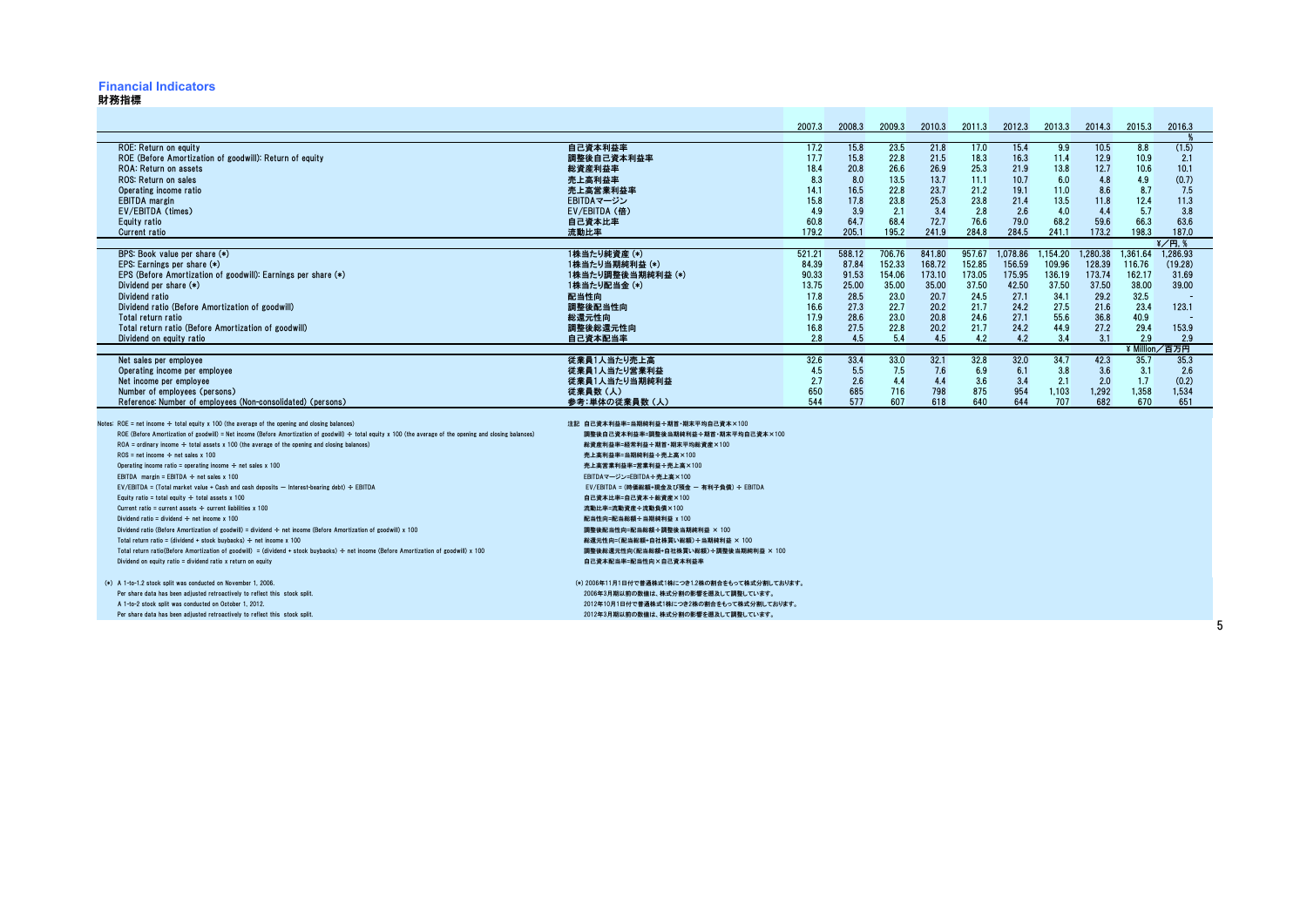# **Reference: Quarterly Results** ① **Consolidated Balance Sheets**

連結貸借対照表 As of March 31 / 3月31日現在

#### 2013.3\_1Q 2013.3\_2Q 2013.3\_3Q 2013.3\_4Q 2014.3\_1Q 2014.3\_2Q 2014.3\_3Q 2014.3\_4Q 2015.3\_1Q 2015.3\_2Q 2015.3\_3Q 2015.3\_4Q 2016.3\_1Q 2016.3\_2Q 2016.3\_3Q 2016.3\_4Q

|                                          |               |        |        |        |        |        |                |        |        |        |        |        |        |        |          |         | ¥Millions/百万円 |
|------------------------------------------|---------------|--------|--------|--------|--------|--------|----------------|--------|--------|--------|--------|--------|--------|--------|----------|---------|---------------|
| <b>ASSETS</b>                            | 資産の部          |        |        |        |        |        |                |        |        |        |        |        |        |        |          |         |               |
| Current assets:                          | <b>it動資産:</b> | 17.938 | 19 699 |        |        | 2211   |                |        |        |        | 22 R   |        |        |        |          | 23.089  | 22,073        |
| <b>Fixed assets:</b>                     | 固定資産:         | 13.948 | 13.65  |        |        |        |                |        |        |        | 20 42  |        |        |        | .236     | 20.668  | 18,812        |
| <b>Total assets</b>                      | <b>E産合計</b>   | 31.886 | 33,351 | 32,326 | 34.84  | 43.370 | 45.00          | 44.084 |        | 41.759 | 43,043 | 43.07  | 41.75  | 42.396 | 44.114   | 43.757  | 40.885        |
| <b>LIABILITIES</b>                       | 負債の部          |        |        |        |        |        |                |        |        |        |        |        |        |        |          |         |               |
| <b>Current liabilities</b>               | 在動負作          | 7.587  | 8.502  | '.322  | 8.578  | 12 140 | 13.913         | 13.255 | 13 17  | 11.100 | 11914  | 11.738 | 10.962 | 11 88  | 13.305   | 12.520  | 11.805        |
| ong-term                                 | 1定負           | 1.069  | 1.011  | .064   | 2.514  |        | : 439          | 5. RG  |        | . 150  |        | l 63   |        |        | 2.58     | 3.184   | 3.079         |
| intal liahilities                        |               | 8.657  | 9.514  | 386    |        |        | $0.35^{\circ}$ | ) 11 ( |        | 5,25   | 15 73. |        | 14.079 | 14 66  | 15,888   | 5.705   | 14,884        |
| NET ASSETS(EQUITY)                       | 純資産(資本)の部     |        |        |        |        |        |                |        |        |        |        |        |        |        |          |         |               |
| Shareholders' Equity:                    | 株主資本:         | 23.135 | 23,793 | 23.828 | 23.455 | 23.631 | 24.182         | 24.517 | 25.114 | 25.704 | 26,500 | 26.68  | 26.52  | 26.71  | 27.184   | 27.490  | 25.165        |
| Common stock                             | 資本金           | 1,824  | 1.824  | 1,824  | 1,824  | 1.824  | 1,824          | 1,824  | 1.824  | 1,824  | 1.824  | 1,824  | 1.824  | 1.824  | 1.824    | 1.824   | 1.824         |
| Additional paid-in capital               | 資本剰余金         | 2,011  | 2.011  | 2.011  | 2,011  | 2.011  | 2.011          | 2.01   | 2.011  | 2.011  | 2,011  | 2.011  | 2,011  | 2.011  | 2.011    | 2.011   | 2,011         |
| <b>Retained earnings</b>                 | 利益剰余金         | 19,313 | 19,971 | 20.249 | 20.128 | 20.504 | 21.055         | 21,385 | 21.986 | 22.57  | 23,373 | 23.758 | 23,597 | 23.783 | 24.455   | 24.761  | 22,436        |
| Treasury stock                           | 自己株式          | (13)   | (13)   | (257)  | (509)  | (708)  | (708)          | (709)  | (709)  | (709)  | (709)  | (907)  | (908)  | (908)  | (1, 107) | (1.107) | (1,107)       |
| Other accumulated comprehensive incomes: | その他の包括利益累計額:  | 93     |        | 111    | 293    | 419    | 465            | 452    | 1,063  | 803    |        | 1.014  | 1.146  | 1.015  | 1.041    | 561     | 835           |
| <b>Minority interests</b>                | 少数株主持分        |        |        |        |        |        |                |        |        |        |        |        |        |        |          |         |               |
| l net :                                  | 資産(資本)合計      | 23.229 | 23.83  | 23,940 | 23,748 | 24.05  | 24.648         | 24.96  | 26.17  | 26.50  | 27.308 | 70 מ   |        |        | 28.226   | 28,052  | 26,001        |
| and net assats<br>(equit)                |               | 31,886 | 33.351 | 32,326 | 34.841 | 43.370 | 45.00          | 44.084 | 43.90  | 41.759 | 43.043 | 43.07  | 41.75  | 42.396 | 44.114   | 43.757  | 40,885        |
|                                          |               |        |        |        |        |        |                |        |        |        |        |        |        |        |          |         |               |

Notes: From the fiscal year ended March 31, 2011, Proto Group began applying the "Accounting Standard for indication of comprehensive income". 注記:2011年3月期より「包括為利益の表示に関する会計基準」を適用しておりませ<br>Account summaries in the financial s

- Account summaries have not been audited. have not been audited. リストル おりません。<br>- 財務諸表については、各勘定科目の要約に当たっての監査は受けておりません。

## **Consolidated Statements of Income** 連結損益計算書

| 連結損益計算書                                            |              |                                                                                                                                                                           |       |       |       |        |        |        |        |        |        |                    |        |        |        |                |               |
|----------------------------------------------------|--------------|---------------------------------------------------------------------------------------------------------------------------------------------------------------------------|-------|-------|-------|--------|--------|--------|--------|--------|--------|--------------------|--------|--------|--------|----------------|---------------|
|                                                    |              |                                                                                                                                                                           |       |       |       |        |        |        |        |        |        |                    |        |        |        |                |               |
|                                                    |              | 2013.3 10 2013.3 20 2013.3 30 2013.3 40 2014.3 10 2014.3 20 2014.3 30 2014.3 40 2015.3 10 2015.3 20 2015.3 30 2015.3 40 2016.3 10 2016.3 20 2016.3 20 2016.3 30 2016.3 30 |       |       |       |        |        |        |        |        |        |                    |        |        |        |                |               |
|                                                    |              |                                                                                                                                                                           |       |       |       |        |        |        |        |        |        |                    |        |        |        |                | ¥Millions/百万円 |
| Net sales                                          |              | 9.599                                                                                                                                                                     | 9.60C | 9.420 | 9.667 | 13.808 | 13 91! | 13.796 | 13 240 | 12,200 | 11.763 | 12.57 <sub>h</sub> | 12.060 | 13.209 | 13.108 | 14.445         | 13.534        |
| Cost of sales                                      | 売上原価         |                                                                                                                                                                           | 5.093 | 029   | 5.505 | : 459  |        | 468    |        |        | 5.631  |                    |        | 938    | 1.825  | 9.016          | 8,286         |
| <b>Gross profit</b>                                | <b>記上総利益</b> | 4.59                                                                                                                                                                      | 4.507 | .390  | 4.16  | 5.349  | 5.198  | 5.328  |        | 5.112  | 5.126  |                    | 4.973  | 5.270  | 5.283  | 5.428          | 5.247         |
| I and administrative expenses:<br>Selling, general | 管理費          | 3.006                                                                                                                                                                     | 3.124 |       | 4.138 | .022   | 068    | 163    | 1.256  | 3.855  | } 79   | .877               | 4.520  | 4.211  | 4.121  | 4.266          | 4.558         |
| Personal expenses                                  | 人件費          | 1.456                                                                                                                                                                     | 1.480 | 1.496 | 1.523 |        | .760   | 1.774  | 1.774  | 1.79   | .736   | .770               | 2.054  | 1.964  | 1.881  | 1.916          | 1.943         |
| Advertising and promotion expenses                 | 広告宣伝費及び販売促進費 | 604                                                                                                                                                                       | 584   | 563   | 1.514 | 673    | 717    | 819    | 937    | 606    | 627    | 687                | 983    |        | 635    | 716            | 919           |
| Others                                             | その他          | 945                                                                                                                                                                       | 1.059 | 1.111 | 1.099 | 1.571  | 1.590  | 1.569  | 1.544  | 1.450  | 1.427  | 1.419              | 1.482  | 1.645  | 1.604  | 1,633          | 1,694         |
| <b>Operating income</b>                            | 『業利益』        | 1.585                                                                                                                                                                     | 1.382 | 1.218 |       | 1.326  | 1.130  | .165   | 114    | 1.25   | .335   | .188               | 452    | .059   | 1.161  | $1.16^{\circ}$ | 689           |
| Jrdinary income                                    | :常利益         | 1.602                                                                                                                                                                     | 1.450 | 1.263 |       | .398   | 1.213  | .266   | 131    | 1.305  | 1.378  | 1.370              | 494    | 095    | 1.206  | 1.196          | 692           |
| Inority I                                          |              | $1.60^{\circ}$                                                                                                                                                            | 1.182 | .192  | 632.  | .399   | 1.084  | .252   | 193    | 1.525  | .39    | .359               |        |        | .140   | .183           | (1, 831)      |
| Net income                                         |              | 1.082                                                                                                                                                                     | 651   | 670   |       |        | 551    |        |        | 973    |        |                    | (161)  |        |        | 689            | (2, 324)      |
|                                                    |              |                                                                                                                                                                           |       |       |       |        |        |        |        |        |        |                    |        |        |        |                |               |
| <b>COLUM</b>                                       |              | 1.813                                                                                                                                                                     | 1.617 | 1.455 | 774   | 1.719  | 1.567  | .599   | 1.597  | 1.694  | 1.778  | 1.64 <sup>1</sup>  | 924    | 1.553  | 1.67   | 1.681          | 1.237         |
| income (Before Amortization of goodwil             | ⊿純利梦         | 1.219                                                                                                                                                                     | 794   | 806   |       | 990    |        | 924    | 861    | 1.20   | 1.025  | .005               |        | 830    | 931    | 940            | (2,061)       |
|                                                    |              |                                                                                                                                                                           |       |       |       |        |        |        |        |        |        |                    |        |        |        |                |               |

Notes: Account summaries in the financial statements have not been audited.

EBITDA = operating income + depreciation + amortization of goodwill<br>Net income (Before Amortization of goodwill) = Net income + amortization of goodwill

注記:財務諸表については、各勘定科目の要約に当たっての監査は受けておりません。<br>-<br>- EBITDA=営業利益・減価償却費+のれん償却額

- LDITDA= 昌米刊亜・原画真型員 ・ツィレル真型<del>画</del><br>調整後当期純利益=当期純利益+のれん償却額